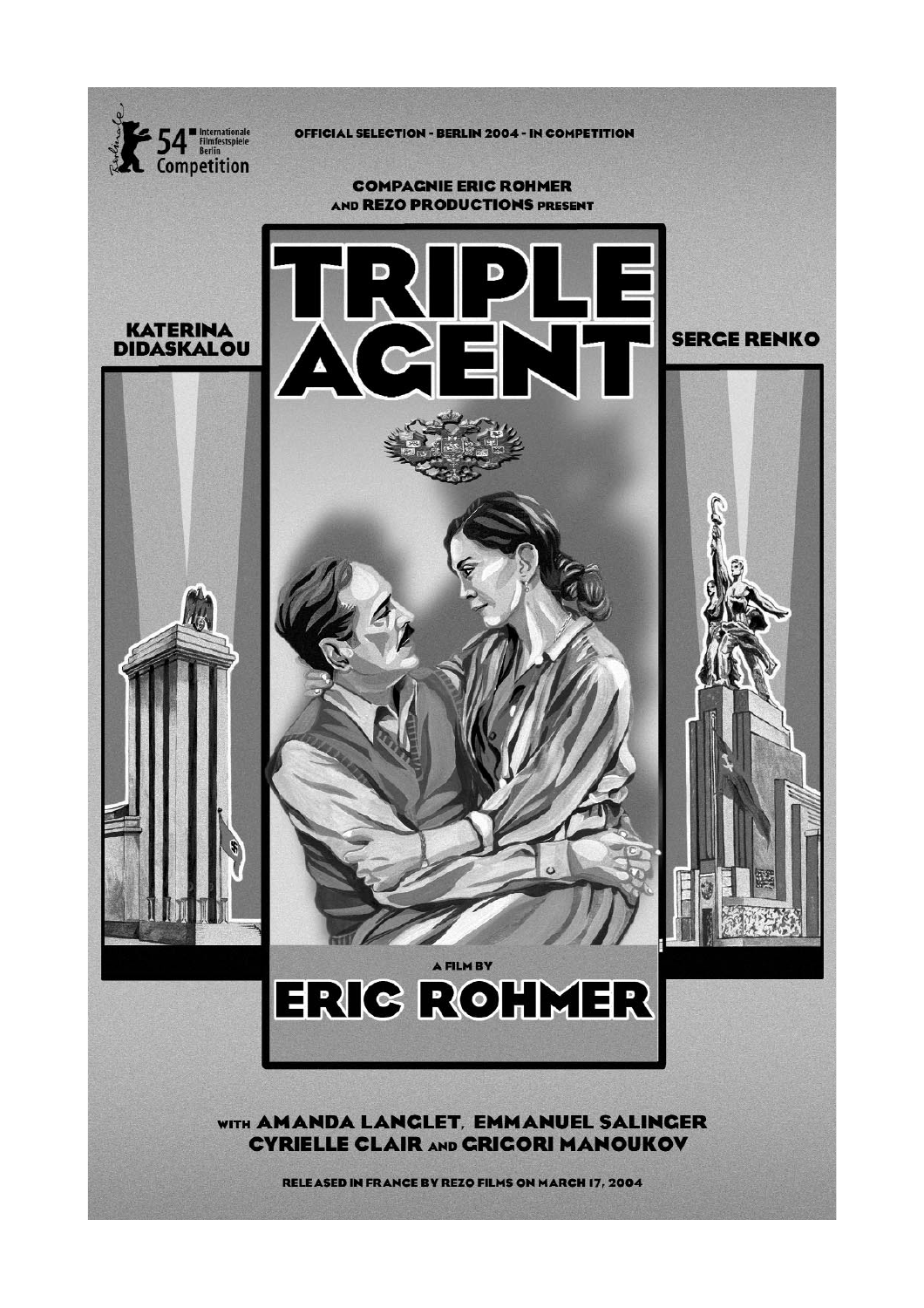# **TRIPLE AGENT**

A FILM BY **ERIC ROHMER**

1936, and Europe is shaken by the Popular Front and the Spanish Civil War...

Fiodor, a young General in the Tsarist army who has taken refuge in Paris, and his Greek artist wife Arsinoé, play their part in the general chaos. While she sympathises with their communist neighbours, he carries out secret missions, delighting in confusing those around him. He makes no attempt to hide the fact that he is a spy, but conceals the identity of his masters.

The White Russian anti-communists?

Their Soviet counterparts?

The Nazis?

All of these?

Does he even know himself, this man of mystery who loves his wife deeply but appears ready to sacrifice her in the name of a sordid intrigue?

Inspired by a story, the truth of which has never been fully explained, **TRIPLE AGENT** is both a dizzying tale of espionage and intrigue, and a moral story of the nature of concealment and deceit. From one of the masters of French cinema, a thrilling yet painfully intimate epic arising from the place where the private life of a man and a woman collide with the stirrings of global political conflict.

## **CAST (IN ORDER OF APPEARANCE)**

**Katerina DIDASKALOU** AS ARSINOÉ **Serge RENKO** AS FIODOR **Cyrielle CLAIR** AS MAGUY **Grigori MANOUKOV** AS BORIS **Dimitri RAFALSKY** AS GENERAL DOBRINSKY **Nathalia KROUGLY** AS THE GENERAL **Amanda LANGLET** AS JANINE **Jeanne RAMBUR AS DANY Emmanuel SALINGER** AS ANDRÉ **Vitaliy CHEREMET** AS ALEXIS TCHEREPNINE **Bernard PEYSSON** AS THE DOCTOR **Laurent LE DOYEN** AS THE JOURNALIST **Emilie FOURRIER** AS THE DRESSMAKER'S ASSISTANT **Alexandre KOLTCHAK** AS THE ORDERLY **Vladimir LÉON** AS TCHERNOV **Alexandre TCHERKASSOFF** AS ADMIRAL GALININE **Alexandre KOUMPAN** AS GENERAL MELINSKI **Jorg SCHNASS** AS THE GERMAN POLICEMAN **Georges BENOIT** AS THE FRENCH SUPERINTENDENT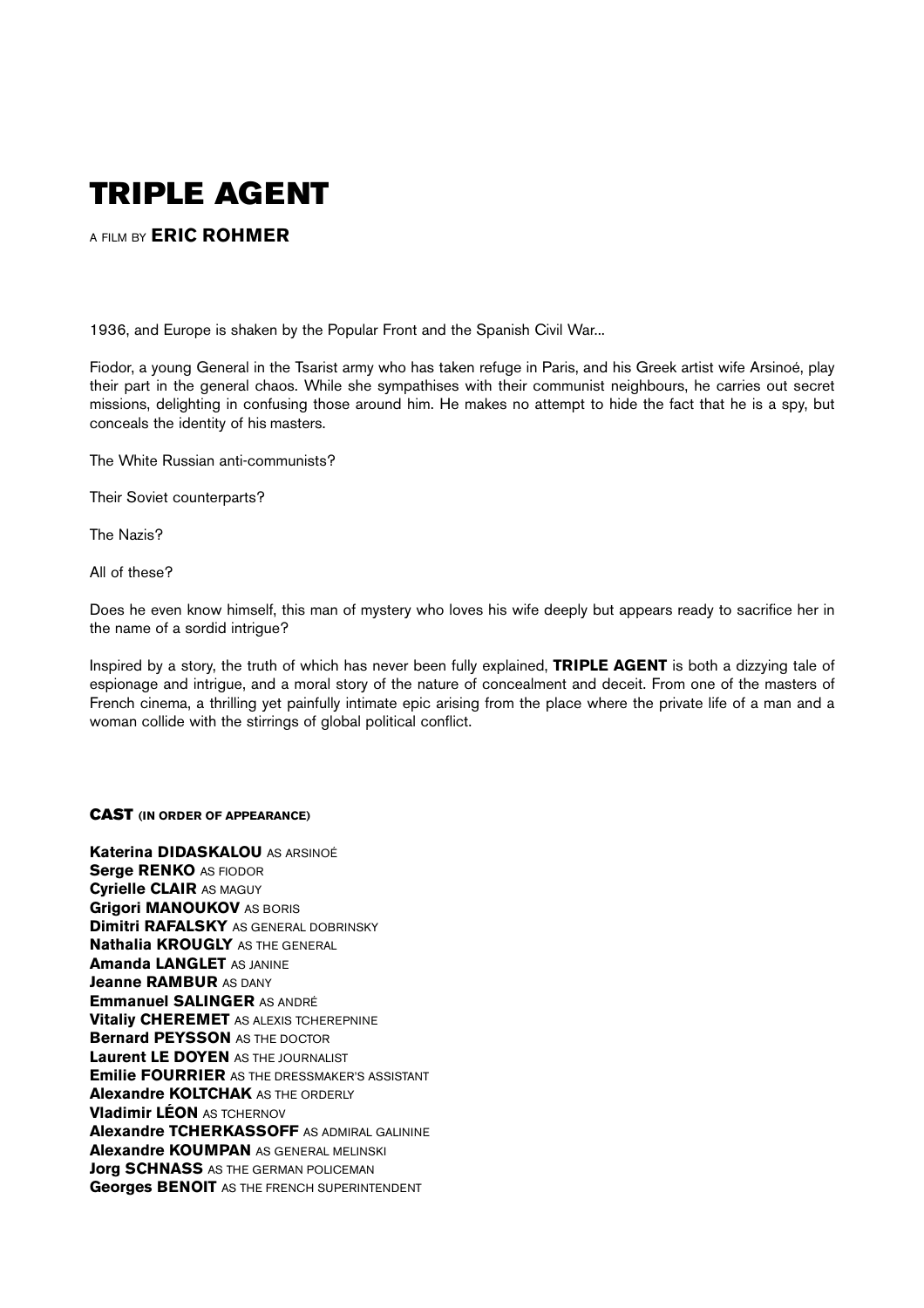DANCEHALL ORCHESTRA

**Jean-Claude TCHEVREKDJIAN** 1ST VIOLIN **Giberto CORTES ALCAYAGA** 2ND VIOLIN **Arnaud LIMONAIRE** VIOLA **Chahan DINANIAN** CELLO **Marc GOLDFEDER** PIANO

AND

**Pierre CHIDYVAR** / **Danièle REZZI-GOUHIER** / **Antoine FONTAINE** / **Nicolas LECLERE Alexandre LOUSCHIK** / **Pierre Jean LARROQUE** / **Elena RIVAS** / **Léon KOLASA** / **Danielle BOUTARD Maurice LAMPEL** / **Petr KAPLITCHENKO** / **Daniel DUMARTIN** / **Giovanni PORTINCASA Lothar OLSCHEWSKI** / **Thomas SEKULA** / **Istvan VAN HEUVERZWYN**

#### **CREW**

DIRECTOR **Eric ROHMER** SCREENPLAY **Eric ROHMER** DP **Diane BARATIER** CONTINUITY **Bethsabée DREYFUS** SOUND **Pascal RIBIER** EDITOR **Mary STEPHEN** PRODUCTION MANAGER **Pierre WALLON** LOCATION MANAGER **Sybil NICOLAS** POST-PRODUCTION **Eve ALBERTINI** ADMINISTRATION **Marie-Christine GAUCHÉE** DIRECTOR OF FINANCE **Hélène DE FILIPPO** LEGAL SERVICES **Antoine DENIS** WARDROBE **Pierre Jean LARROQUE** HAIRSTYLIST **Annie MARANDIN** MAKE-UP **Jacques MAISTRE** SET DESIGNER **Antoine FONTAINE** SET DECORATOR **Cécile DELEU** ARTWORK **Pascale BOILLOT** / **Charlotte VERY** FLAGS AND HERALDRY **Valentina LA ROCCA** RESEARCHER **Irène SKOBLINE** COLOUR GRADING **Christian REVER** PRODUCTION **REZO PRODUCTIONS** / **C.E.R.** CO-PRODUCTION **FRANCE 2 CINÉMA** / **BIM DISTRIBUZIONE (ITALY) ALTA PRODUCCION (SPAIN)** / **TORNASOL FILMS (SPAIN)** / **STRADA PRODUCTIONS (GREECE) MENTOR CINEMA COMPANY (RUSSIA)** PRODUCED BY **Françoise ETCHEGARAY** / **Jean-Michel REY** / **Philippe LIÉGEOIS** EXECUTIVE PRODUCER **Laurent DANIELOU** COPRODUCERS **Valerio DE PAOLIS** / **Enrique GONZALES MACHO** / **Gerardo HERRERO Mariela BESUIEVSKY** / **Takis VEREMIS** / **Yvan SOLOVOV** WITH THE SUPPORT OF **EURIMAGES** WITH THE PARTICIPATION OF **COFIMAGE 15** / **CANAL +** WITH THE PARTICIPATION OF **CINÉCINÉMA** IN ASSOCIATION WITH **WILD BUNCH**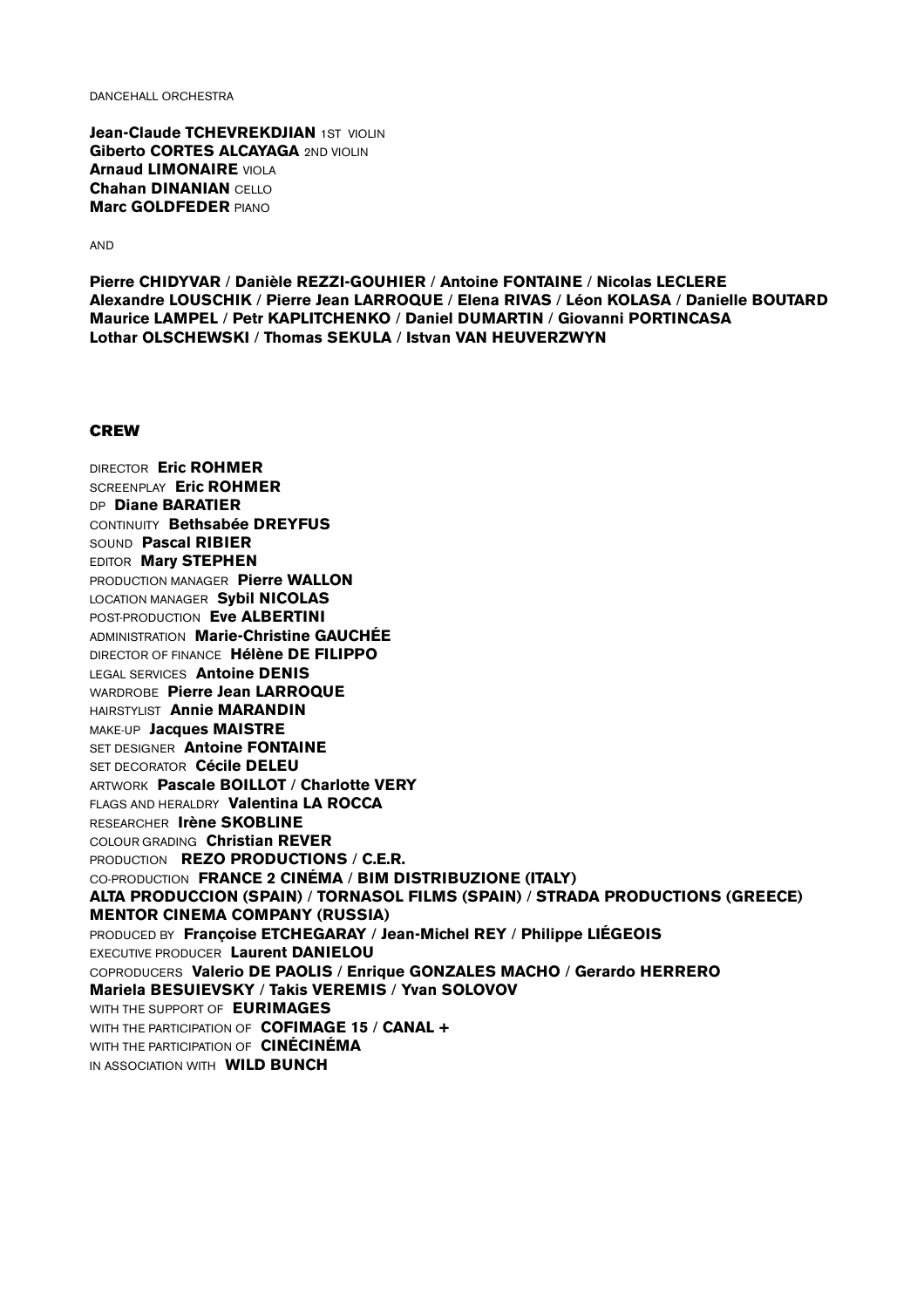# **ERIC ROHMER FILMOGRAPHY**

**L'ANGLAISE ET LE DUC** / THE LADY AND THE DUKE (2001) **CONTE D'AUTOMNE** / AUTUMN TALE (1998) **CONTE D'ÉTÉ** / A SUMMER'S TALE (1996) **LES RENDEZ-VOUS DE PARIS** / RENDEZ-VOUS IN PARIS (1995) **L'ARBRE, LE MAIRE ET LA MÉDIATHÈQUE** (1993) **CONTE D'HIVER** / A WINTER'S TALE (1992) **CONTE DE PRINTEMPS** (1990) **L'AMI DE MON AMIE** / MY GIRLFRIEND'S BOYFRIEND (1987) **QUATRE AVENTURES DE REINETTE ET MIRABELLE** (1987) **LE RAYON VERT** / THE GREEN RAY (1986) **LES NUITS DE LA PLEINE LUNE** / FULL MOON IN PARIS (1984) **PAULINE À LA PLAGE** / PAULINE AT THE BEACH (1983) **LE BEAU MARIAGE** / A GOOD MARRIAGE (1982) **LA FEMME DE L'AVIATEUR** / THE AVIATOR'S WIFE (1980) **PERCEVAL LE GALLOIS** (1978) **LA MARQUISE D'O** / THE MARQUISE OF O (1976) **L'AMOUR L'APRÈS-MIDI** / LOVE IN THE AFTERNOON (1972) LE GENOU DE CLAIRE / CLAIRE'S KNEE (1970) **MA NUIT CHEZ MAUD** / MY NIGHT WITH MAUD (1969) **LA COLLECTIONNEUSE** / THE COLLECTOR (1967) **PARIS VU PAR…**(SEGMENT OF **PLACE DE L'ETOILE**) (1965) **NADJA À PARIS** (1964) **LA CARRIÈRE DE SUZANNE** / SUZANNE'S CAREER (1963) **LE SIGNE DU LION** / THE SIGN OF LEO (1959)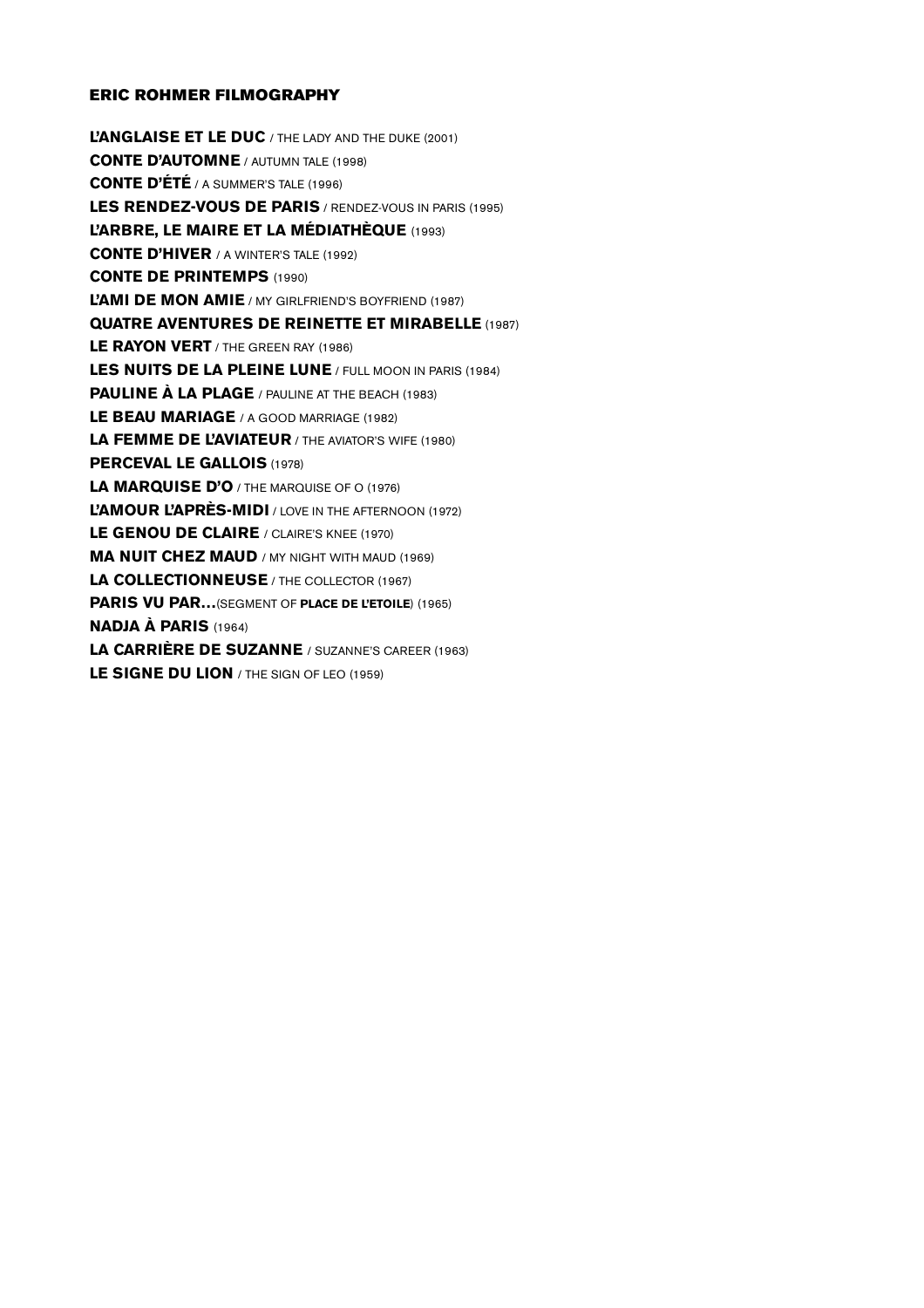## **INTERVIEW WITH ERIC ROHMER**

## **Where did the story of "Triple Agent" originate?**

It developed in a very similar way to "The Lady and The Duke": an article I read several years ago in the journal 'Historia' drew my attention to a shadowy affair: the abduction, in September 1937, in Paris, of General Miller, President of the Russian War Veterans. His colleague General Skobline – a double agent working for the Bolsheviks - was accused. But he too disappeared shortly after. It's a very complex case. Firstly, it took place in the world of diplomatic agents - all of them more or less spies - with its background of secret negotiations between the Soviets, the Nazis and the French, during the period of the Popular Front, the Spanish Civil War, mounting danger; and secondly because the two main players disappeared. Only the wife of the man believed to be guilty remained, and she was accused of being an accessory, tried, condemned, and died in prison in 1940. I was able to work from articles and books on the subject (notably Marina Gray's), and the transcript of Skobline's wife's trial documents.

#### **Have you remained faithful to the story?**

No. History, with a capital H, is one thing. I interpreted it and, of course, invented characters, all the dialogue, numerous situations.

#### **When these events took place, you were 17 years old. Did the story make a big impression on you?**

I no longer remember it. On the other hand, I heard talk of the executions of generals in the USSR. I was in high school at Henri IV, we discussed things, we questioned. I didn't play at politics myself, but remember very well the lively if very civilised arguments between the students: communists, pacifists or Action Française royalists. Certainly I wanted to capture at points in the film a little of the atmosphere of the France of my youth. But certain books also made a great impression on me: Dostoyevsky's "The Possesssed" for example, itself inspired by a revolutionary plot in Russia. To a lesser degree, Conrad's "The Secret Agent". And obviously, I watched a number of spy films...

## **But your film isn't simply a genre work. It's a film about an unusual spy, without any spectacular displays. He's hardly James Bond...**

There's nothing casual or careless about him, he's a soldier. He's concerned about maintaining a rigorous appearance. I don't show a spy at work. Rather a woman who asks herself whether her husband is a spy, and how he manages to carry out a job about which he does not wish to speak clearly to her. This is why "Triple Agent" relies on words rather than on action. It's the film of mine where people speak most. My character is a secret agent, he says so, but he doesn't show how he operates, and we will never know whether he has really betrayed her, or how.

## **On the contrary, these secrets lie at the heart of the film...**

But like an experiment with speech, with words: where does lying start? Where does truth stop? What can this man say – or not say – to his wife? What will she believe or not believe, guess or suspect?

## **Is there also an historical thesis in your film?**

I made "Triple Agent" to illustrate the intuition of a man who, from 1936-37, senses that the Soviets and the Nazis are growing close. He foresees the German-Soviet pact, which will have a truly explosive effect when it is signed in 1939, unsettling a good part of the world, notably the French communists. That's the hypothesis of the film: could the pact between Hitler and Stalin have been foreseen? My character scents it, and for the duration of the film tries to get it clear in his mind, searching for confirmation in the documents and information he deciphers. He asks himself constantly whether he is confronting the truth or being manipulated, discovering secrets or falling into a trap. He himself doesn't know, and moreover neither do I. I don't have a lead on my characters, any more than the audience does: it's good for there to be no clear solutions to the questions being posed. It's much more interesting.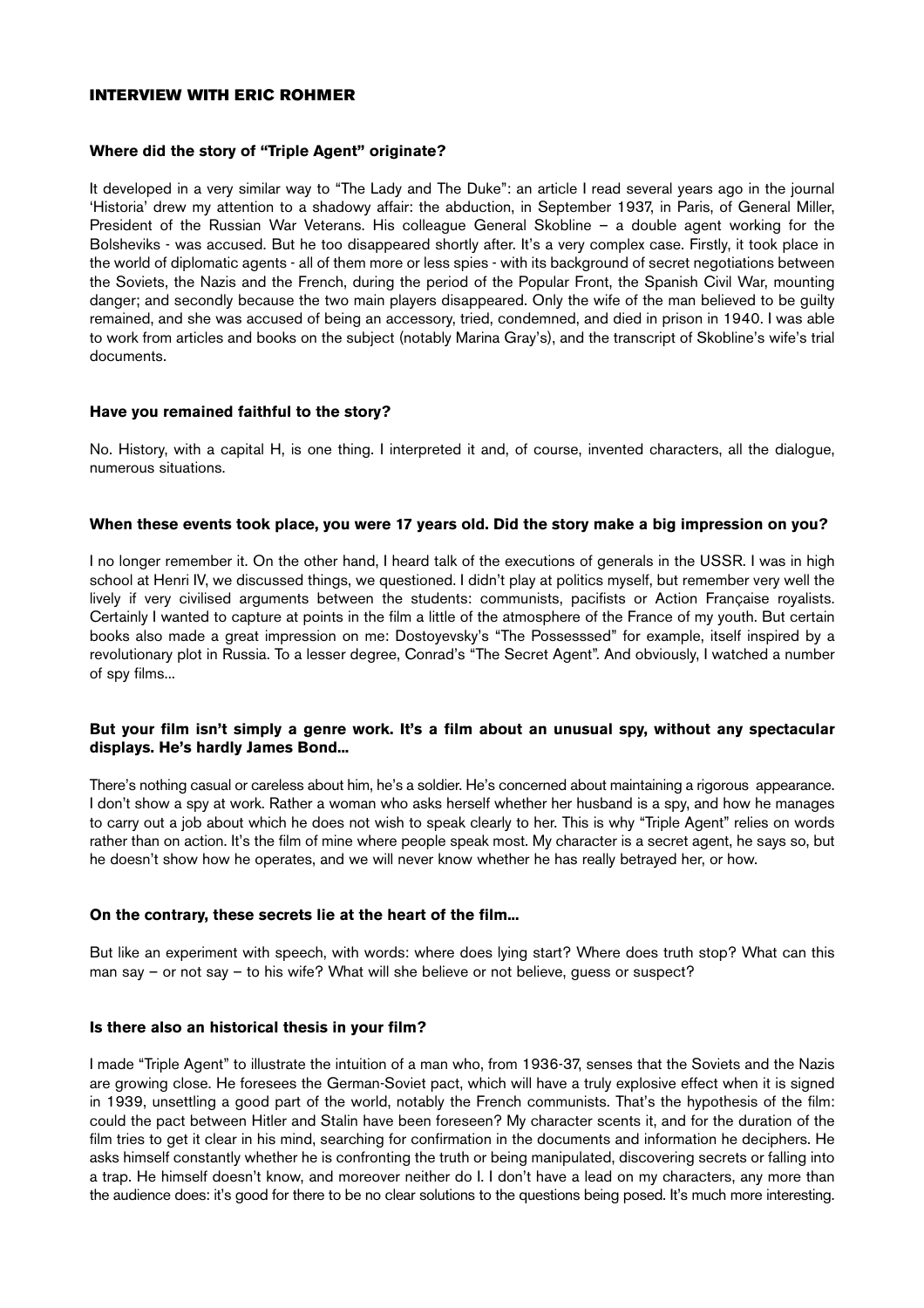## **Did you create entirely the character of Arsinoé, the spy's wife?**

It was thoroughly recreated. In reality, this woman was an Italian singer, older than her husband, who appeared to lead him by the nose. She lived in the fast lane, which is what witnesses put forward as an explanation of the affair: that Skobline would have spied to finance the sort of life demanded by his wife. That it was she who in some way made him into a Soviet agent. In my film, Arsinoé is Greek, a painter, in poor health, resolutely anti-communist. Her husband no longer spies for money, but for love: he wants to return to his country, to take his wife to live by the Black Sea, in a healthy climate.

## **Arsinoé is a romantic rather than a Rohmerian heroine...**

She resembles the women in my 'period' films: the Marquise of O, the Lady (from "The Lady and the Duke"). A beautiful, sensitive, touching woman, a foreigner borne on the tide of History. I feel very comfortable with this character.

#### **They are foreigners, yet they speak French very well.**

Naturally: educated foreigners speak better than the native French. I was very careful – and it was easy for me as I am from that generation – that they should speak no words dating from any later than 1940.

#### **Where did you find the two lead actors?**

Serge Renko is a French actor of Ukranian descent, who works widely in the theatre and has already appeared in my films: he played Vergniaud in " The Lady and the Duke", and one of the seducers in "Rendez-vous in Paris". As for Katerina Didaskalou, it was entirely fortuitous. She had never worked in France, but because she spoke French she had an agent who sent us two cassettes. In the first, I thought she was very beautiful, in the second it was her French that impressed me. She was the only actress I saw, and I chose her without hesitation.

#### **Another characteristic of the film is your use of newsreels from the period.**

When I was formulating the project, I had the idea of placing characters in the news footage, according to the same principle as in "The Lady and the Duke", where the characters move about in paintings like those of the Revolutionary era. But it proved impossible. For one thing, these newsreels were too short, too edited, too fractured. But having watched many of these films, I admired their beauty, the skill of the camerawork, and wanted to integrate them as a trace of that age. They provide a tragic, historical counterpoint to the plot I developed which at first seemed a little lightweight, rather 'everyday'. I wanted my characters to be swept along by history, by their tragic destiny, and the newsreels allowed me to achieve this.

## **Weren't you afraid these two very different registers of image and speech would disturb the authenticity of the film?**

In "Triple Agent", there is only one instance of implausibility: reality itself, this 'preposterous' story of spies and abductions. Everything that occurred is incredible, but nonetheless it's what happened. The rest is rigorously possible. This is the groundwork that I insist upon for all my projects. In this sense, the newsreels in some way attest to the accuracy of my work. They are documents that function simultaneously as a tragic context and as proofs.

#### **Why were you eager to make "Triple Agent"?**

In all my work, I seek both unity and variety. The film functions through this double ambition: to return to certain characters and themes that interest me, and at the same time, to alter the period, to take on a new challenge.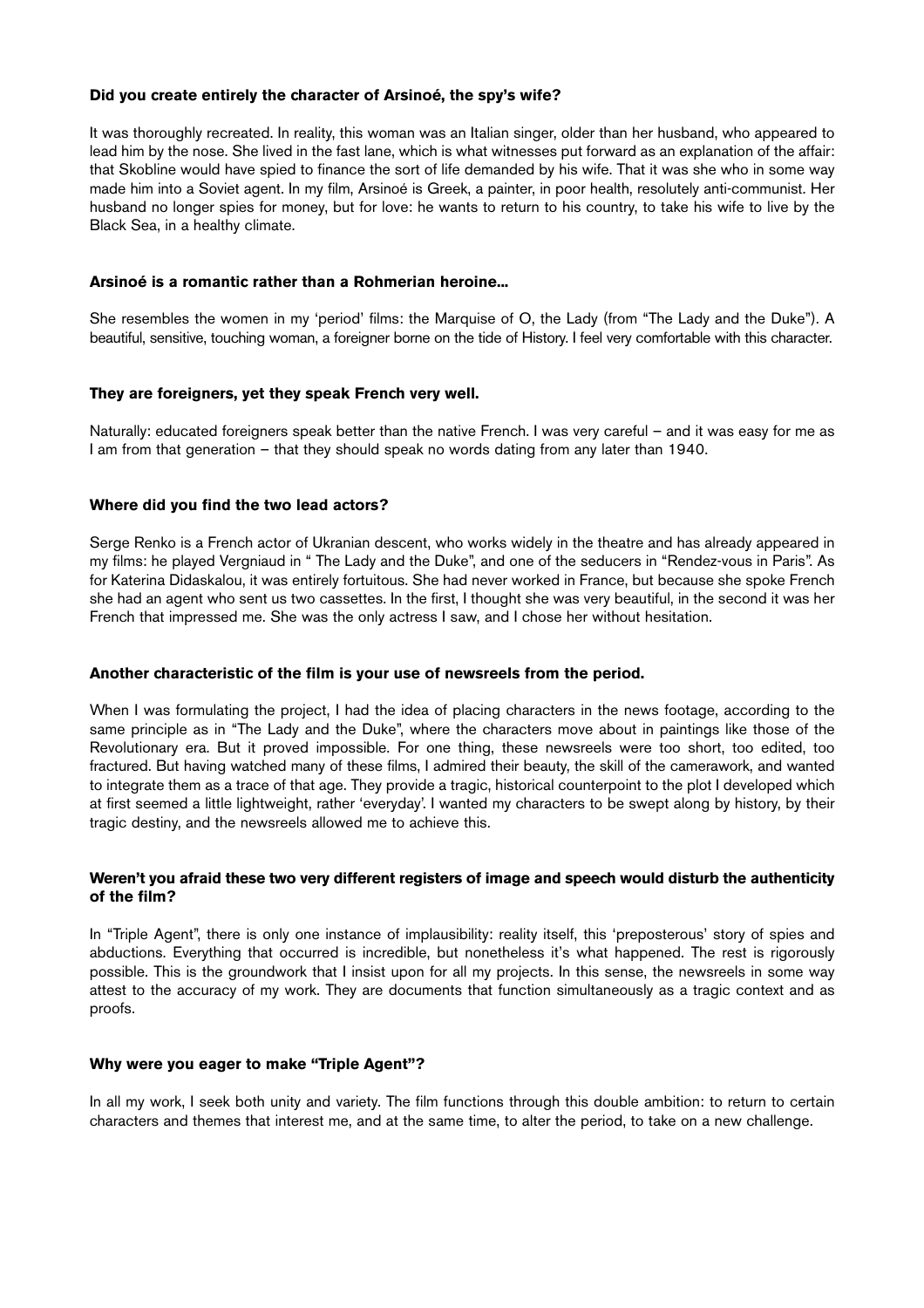## **You have directed two 'historical dramas', one after the other: "The Lady and the Duke" and "Triple Agent", two films with what are for you large budgets. Is this the challenge to which you are referring?**

Paradoxically, it's more complicated for me to make smaller films. It's a question of subject matter rather than money. Finding subjects sufficiently coherent and varied for small films is a really tough job. Thinking on a larger scale allows me an entirely new set of choices: of era, of character. The resources of a film, in my view, remain entirely dependent on the subject. Here I had that freedom.

## **The end of the film seems implacable: the plot closes like a noose around the neck of a hanging man...**

It comes quickly, at a stroke. The characters are at bay, the victims of dramatic events. No longer in control of their situations. I love abrupt, compressed dénouements. The story offered me one and I took it. Certainly, for the central character, playing a triple game with the German Nazis, the Soviets and the White Russians is enough to cause embarrasment, not to say disquiet. By foreseeing the German-Soviet pact, this man becomes a threat. That's why, in my view, he was eliminated. When he says, prophetically, at the beginning of the film "Stalin wants peace, not revolution; and he will have it, even with the Nazis", he is in some way signing his own death warrant. This is the source of the deepest tragedy: his vision leads to his fall.

## **How would you describe this series of historical films?**

A pessimistic lucidity links "The Lady and the Duke" to "Triple Agent". Really, one could say that I have embarked on a new series: a series of historical tragedies. Ideologically, they are tragedies: the characters possess political beliefs about which they argue, and for which they risk their lives. And they are period films as I couldn't achieve the same effect if they were set in the present day. In order to make these films I need the distance that history grants us.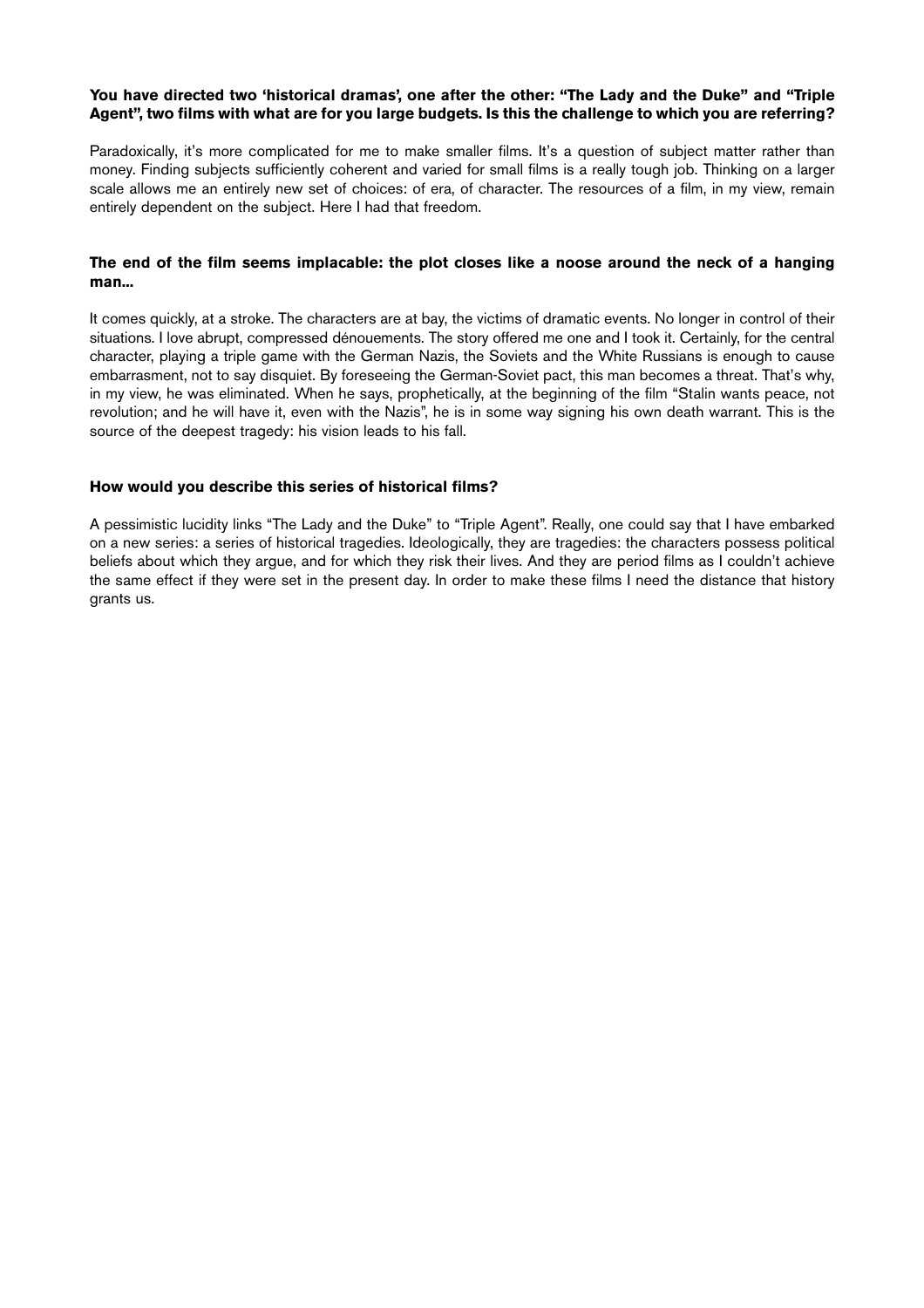#### **THE WHITE RUSSIANS IN PARIS HISTORICAL BACKGROUND**

#### **Exile**

Russia. November 1920. The forces led by General Wrangel are routed by the Bolsheviks. The young Red army has vanquished the badly coordinated and politically clumsy White troops. Three years after the beginning of civil war, the last remaining Russians loyal to the Tsar are forced to emigrate. 130,000 people (including 70,000 servicemen) flee to Turkey, before dispersing throughout Europe, joining one and a half million Russians leaving as a result of the revolution.

#### **A welcome in France**

France, which has actively supported the White Russian army, comes to the aid of the emigrants, and welcomes 15,000 Russians at the beginning of the 1920s, many less than Berlin however. But political instability in Germany will lead to France becoming the world centre for the Russian diaspora in the 1930s. 400,000 Russians live there now.

#### **Survival**

Disregarding military personnel, the Russian immigrants include priests, aristocrats, politicians, intellectuals opposed to the Bolshevik regime - exiled or expelled - amongst their number. In Paris or on the Côte d'Azur, these Russians must survive in a French environment into which they barely assimilate. Many experience poverty, even destitution. Officers become taxi drivers, princesses sell sandwiches in stations. Men work as labourers or in car factories in the Paris suburbs. Women of a certain cultured background paint icons or pictures. Others work in the clothing trade.

## **Russian Paris**

An intensive social life in some part compensates for these difficulties. Orthodox churches are established, even in garages or warehouses. Circles of mutual aid develop and widen. Cossacks, officers, artists, intellectuals, the young, all have their own meeting places and entertainment venues. Russian actors squeeze into the Albatross Studios in Montreuil. A Russian Paris emerges, with its own grocery shops and canteens, music academy, bookshops, retirement homes and cemeteries. Traces of all these remain, even today.

## **The Military**

The backbone of this emigration is constituted from the White Army soldiers. These men are convinced that the Bolshevik regime will collapse and that they will soon return home. They consider themselves always at war, always ready for action. And they follow the international crises of the period closely. The powerful Russian military association - the ROVS - founded by General Wrangel in 1924, gathers together these soldiers looking for revenge (100,000 men in the 20s, 40,000 in the following decade). The ROVS even manages to worry Stalin. The proof: the abduction, by the Soviet secret service, of two ROVS leaders - General Koutiepoff in 1930 and General Miller in 1937.

## **The Skobline Affair**

More moderate than his predecessor at the head of the ROVS, General Miller, appointed in 1930, is considered spineless by many young Russians. He is seconded by Nikolaï Skobline, a general in the White Army since the age of 26. In 1920, Skobline married Nadejda Plevitskaya, a famous singer and star of Moscow's most celebrated gypsy restaurant. Long suspected of working for the Reds whilst informing for the Nazis, Skobline will have organised the abduction of Miller by Soviet forces on September 22, 1937. Miller disappears forever in the 16th arrondissement. Summoned to ROVS head office, Skobline himself disappears, taking refuge in the apartment of a fellow Soviet agent in the same building, subsequently escaping through Spain before being done away with. The French police stop his campaign. 'La Plevitskaya' is accused of being an accomplice and sentenced to 20